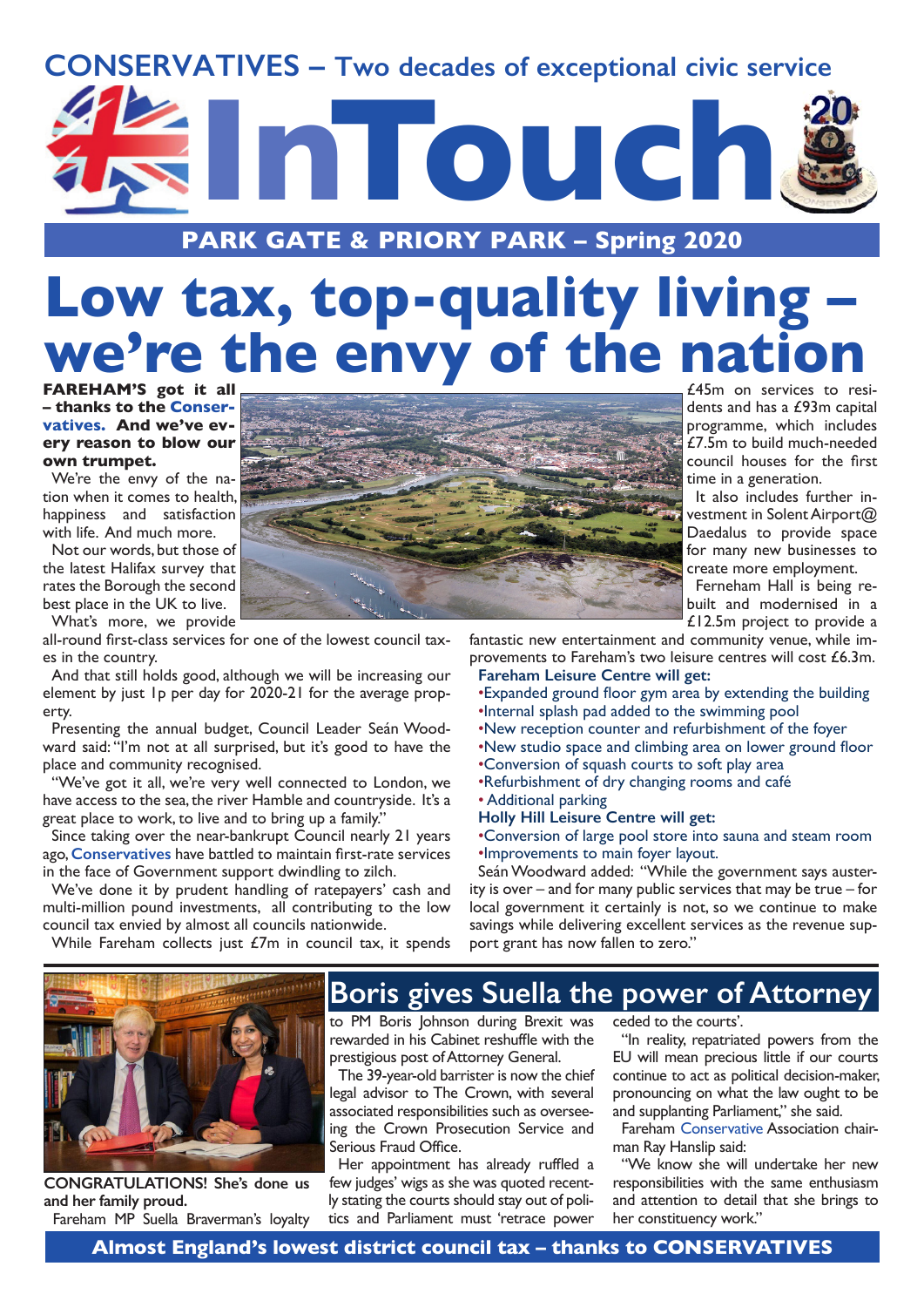**New Year celebrations**

Sarisbury & Park Gate Conservatives were delighted to be hosted by Simon and Sarah Martin at their home recent-

ly for a New Year's celebration.

The event was attended by our councillors and MP, with many members new

and old.

We are always delighted to welcome new members and look forward to a

busy 2020.

**Welcome return**

BT is offering up for adoption some of their iconic K6 red phone boxes for community use - for just  $£1$  under 'The

Park Gate carol concert made a welcome return after years and was enjoyed by scores of residents. Middle Road traders provided hot soup, hot dogs, mince pies and other food for the band and carollers. Thanks to all who supported the event, especially to Sheila Searle for her inspiration and Ben Kimble for erecting

It's uncertain at this stage whether an alternative use can be found for the

lights.

**Kiosk icon saved**

One of the fast disappearing landmarks on British streets, the iconic red telephone kiosk, will be preserved on

Sarisbury Green.

**BOROUGH COUNCILLORS Park Gate & Priory Park** COME AND JOIN US<br> **Park Gate & Priory Park** 

Locals say it's an important part of the conservation area and Sarisbury Residents' Association has agreed to repaint

it this summer.

5 Blake Close **Whiteley** 

Whether you voted for us or not, your Conservative councillors promise the highest standards of service to everyone in the community. Contact us any time and we'll respond personally within 48 hours. **WE SERVE YOU ALL**

Adopt a Kiosk scheme'.

Sarisbury kiosk.

Many have been bought by European cities, particularly Germany, and turned

## **Seán Woodward**

8 Persian Drive Whiteley PO15 7BJ Tel: 01489 881030 email: sean.woodward@hants gov.uk

## **COUNTY COUNCILLOR Fareham Sarisbury**

If you support Conservative principles and would like to vote to select your Council and Parliamentary candidates, to attend social and political events or help us by delivering InTouch in your street, then why not join Park Gate Branch of Fareham Conservative Association? Contact Simon Woodhams 07971 288993 or simon@ sjwuk.com

It follows a motion proposed by Councillor Simon Martin to full Council in 2018 which was accepted unanimously.

# **Ian Bastable**



## **2 InTouch Half a million people use Holly Hill Leisure Centre every year. CONSERVATIVES promised it. We delivered. InTouch 3**

**NEWS ROUND**

## **Look out! Speedwatch is back**

**NINE people have volunteered to join the resurrected Community Speedwatch scheme.**

After receiving police training, they will be deployed in Sarisbury, Swanwick, Park Gate, Whiteley, Burridge and Priory Park.

They will focus on the following roads: Barnes Lane, Swanwick Lane, Barnbrook Road, Botley Road, Yew Tree Drive, Sweethills Crescent, Brook Lane and Lockswood Road.

Community Speedwatch is viewed by the police as an educational scheme. Teams have no power to issue summonses or fines, but registration details of vehicles travelling too fast are recorded on a police database.

Motorists travelling way above the limit will receive letters advising them of their speed and persistent offenders could be prosecuted.



**INSTEAD of flitting across the stage, panto fairies will be able to fly above the boards when** 



**the new Ferneham Hall reopens in 2022.** Architects' plans include a fly tower – a rigging system enabling scenery and cast to be flown or carried betwen the

wings.

tion has been submitted to the

Council. The new multi-purpose venue's exterior will feature striking

red brick accents reflecting the town's history of brickmaking and building of the iconic Royal Albert Hall which was constructed with Fareham 'reds'. There will be a landscaped entrance facing

Initial attempts went down the drain... until it was discovered it wasn't any council's responsibility, but Southern Water's.



It's just one of the exciting new additions to the  $\angle$ 12.3m rebuild, for which a planning applica-

green technologies in line with the Council's aim to be carbon neutral by 2030.

**SINGLE use plastics will be eliminated from Council buildings by the end of March.**

Since then, SUP bottles and drinking straws were removed and a successful campaign 'Give Plastics the Push', combined with an education programme, will see the last old drinks machines replaced.

> Why not come along and brush up your spoken German?

Councillor Martin said: "Fareham is setting an example as a coastal authority and we want you to follow by eliminating what plastic you can and recycle what you can't.

"We will be announcing new initiatives on recycling in the coming months, but for now we have eliminated plastic from our day to day life. How about you?"

PHOTO: Simon Martin with former Mayor Susan Bayford meet recycling staff at the campaign





**IF YOU live in Hampshire and need to use recycling centres, you must register your car number before April.**

Cars from outside the county or those not registered will be charged £5 per visit.

Automatic Number Plate Recognition cameras will check vehicles entering recycling centres against registered number plates on the database.

It's to make it fairer for county residents who contribute to the annual £100m cost of dealing with waste.

 Councillor Simon Martin said: "This latest move by the County to save money follows the recent charges to residents delivering building rubble and plasterboard to the sites.

You can register up to 3 vehicles on the HCC website www.hants. gov.uk/vehicle-registration-hwrc or call 0300 555 1389.

# **Simon Martin**



Burridge Tel: 01489 325805

230 Botley Road Southampton SO31 1BL email: smartin@fareham.gov.uk

## **Rookery Farm homes plan attacked**

**ACCESSES to 150 homes planned for the Rookery Farm landfill and recycling site off Botley Road have come under fire.**

Residents fear roads leading to the site couldn't cope with the extra traffic and they're woried about pollution from the nearby motorway.

Their concerns cropped up at a special CAT meeting held in Burridge when Fareham's new Draft Local Plan had its first consultation airing.

Most of the proposals for the 175 houses to be added to the Local Plan by 2036 are off Botley Road in Swanwick and Park Gate, with the main access to Rookery Farm from Botley Road and secondary access from Swanwick Lane.

Park Gate Councillor Simon Martin has studied the draft plan and said: "I am very concerned, particularly

at the prospect of an access to Swanwick Lane which, unlike Botley Road, is not an A-road and is certainly not capable of carrying an even greater weight of traffic.

"There are also real concerns for any building on a former landfill site next to the M27 motorway in terms of noise and air quality.

"Traffic levels through Park Gate are also very high with frequent congestion.

"If such a proposal were to move ahead, there needs to be a full assessment of local impact and a roundabout on Botley Road would be required at the Rookery Avenue junction. There should definitely be no access open onto Swanwick Lane."

MAP: The Rookery Farm site is sandwiched between the M27 (bottom), Swanwick Lane (top) and Botley Road (right).

## **Manhole clatter caused a real strain to repair the drain**



## **IT WAS a drain on people's nerves and a utility's resources.**

Several attempts were made to fix a noisy manhole cover on the A27 at Park Gate after councillors responded to residents' complaints.

Councillor Ian Bastable said: "We attempted to get it fixed while residents suffered constant banging from vehicles, but Southern Water failed to fix it."

Then, they fixed the wrong drain cover before finally managing to find the right one and restore relative peace.

Elsewhere, Southern Water had to contend with a collapsed sewer which closed Brook Lane for over two months, causing major traffic disruption (pictured).

Heavy rains caused the problem, aggravated by the ageing sewers in the area.

Ian Bastable added: "Local Conservative councillors remain on hand to track down the culprits of problems like these and won't let up until the issues are resolved."

## **Können Sie deutsch sprechen?**

Fareham-Pulheim Twinning Association will be holding a conversation evening from 7.30 to 9.00pm on Monday, March 23 in Fareham.

There is no charge for this event. For details please email ann.m.mellor@btinternet.com.